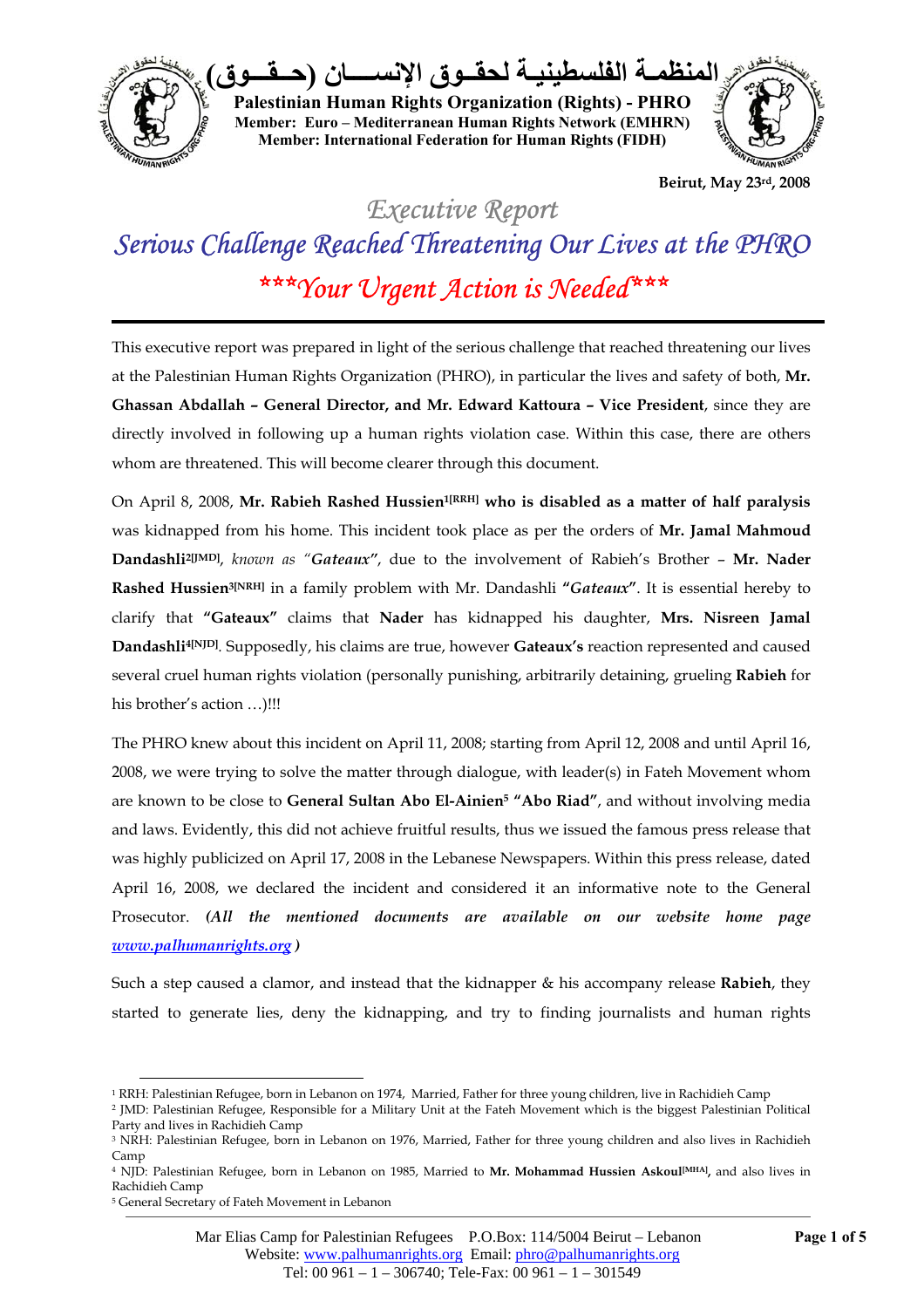

organizations that could hide their lies and violations. Hereby, **Mr. Ibrahim El-Khatib6[IK]** contacted the President of the Palestinian Human Rights Foundation (Monitor), **Mr. Abedelaziz Tarakji7 [AT]** – since he consider that (Monitor) is close to them (Fateh)-**.** On the contrary and opposite to what they have thought and wanted, (Monitor) and after ensuring on their turn that the incident is real, issued in April 17, 2008, a press release that make certain what was mentioned in our 16 April press release, furthermore, they expressed their solidarity with the PHRO. Monitor's press release was also published in the Lebanese Newspapers on April 18, 2008, and afterwards the series of threats and intimidations started to take place. The majority of these threats were directed to **Mr. Abedelaziz Tarakji** and part of them targeted Mr. Ghassan Abdallah. Note that, all these threats were recorded by time, number, caller ID …etc.

Dealing with the received threats, it is noteworthy to reveal that since we, at the PHRO, started to follow up this case, **Mr. Ghassan Abdallah** didn't file a lawsuit. Such a decision came up due to our determination about keeping the issues in their professional track and not turning them into personal ones. But on another level, we have adopted **Mr. Tarakji** lawsuit that he raised in light of the threats he received. It is essential hereby to mention that **Mr. Tarakji** requested our assistance, and after he provided us with the sufficient authorizations, we assigned a lawyer who could competently follow up on his case before the concerned bodies.

Due to the pressure that we generated, **Mr. Rabieh Rashed Hussien[RRH]**, who was kidnapped, got released on April 23rd, 2008 after being forced by his kidnapper to sign at the Notary office a statement, which he is not sure about its content. He approached us on the dawn of May 2, 2008 and throughout his stay, where he permitted us to document8 the interview, he told us the details of his kidnapping incident, the physical and psychological torture that he was subjected to and the humiliations as well as degradations that he received. **Rabieh** assured that until he reached us (May 2, 2008), he was still threatened and he gave us recorded phone calls which indicated that he and his family will be harmed if his brother *(Nader)* and the lady *(Nisreen)* didn't give up themselves to Nisreen's father - *"Gateaux"* – who has swear to kill them both *(his daughter & Nader)*. **Rabieh** requested our assistance in a way that secures the protection of himself and his family. We succeeded to find an adequate apartment, outside Rachidieh Camp, which could secure **Rabieh's Family** *(he, his wife, & 3 young children)* and **Nader's Family** *(the wife & her 3 young children)* whom joined them at a later stage. It is significant to point out that, **Mrs. Linda Ghazal** *(Nader's Wife)* was threatened on her

 $\overline{a}$ 6 IK: Palestinian Refugee, Officer in charge of the Personal Security of Fateh Movement General Secretary in Lebanon, General Sultan Abo El-Ainien

<sup>7</sup> AT: Mr. Tarekji is the president of the Palestinian Human Rights Foundation (Monitor). He has contacted the Frontline and he informed us about the appreciated Financial Assistance that they have provided as well as the letters of support that they have disseminated

<sup>8</sup> Since he suddenly approached us at a very late time, at the General Director's home, we only managed to have the interview voice recorded, due to the available equipments.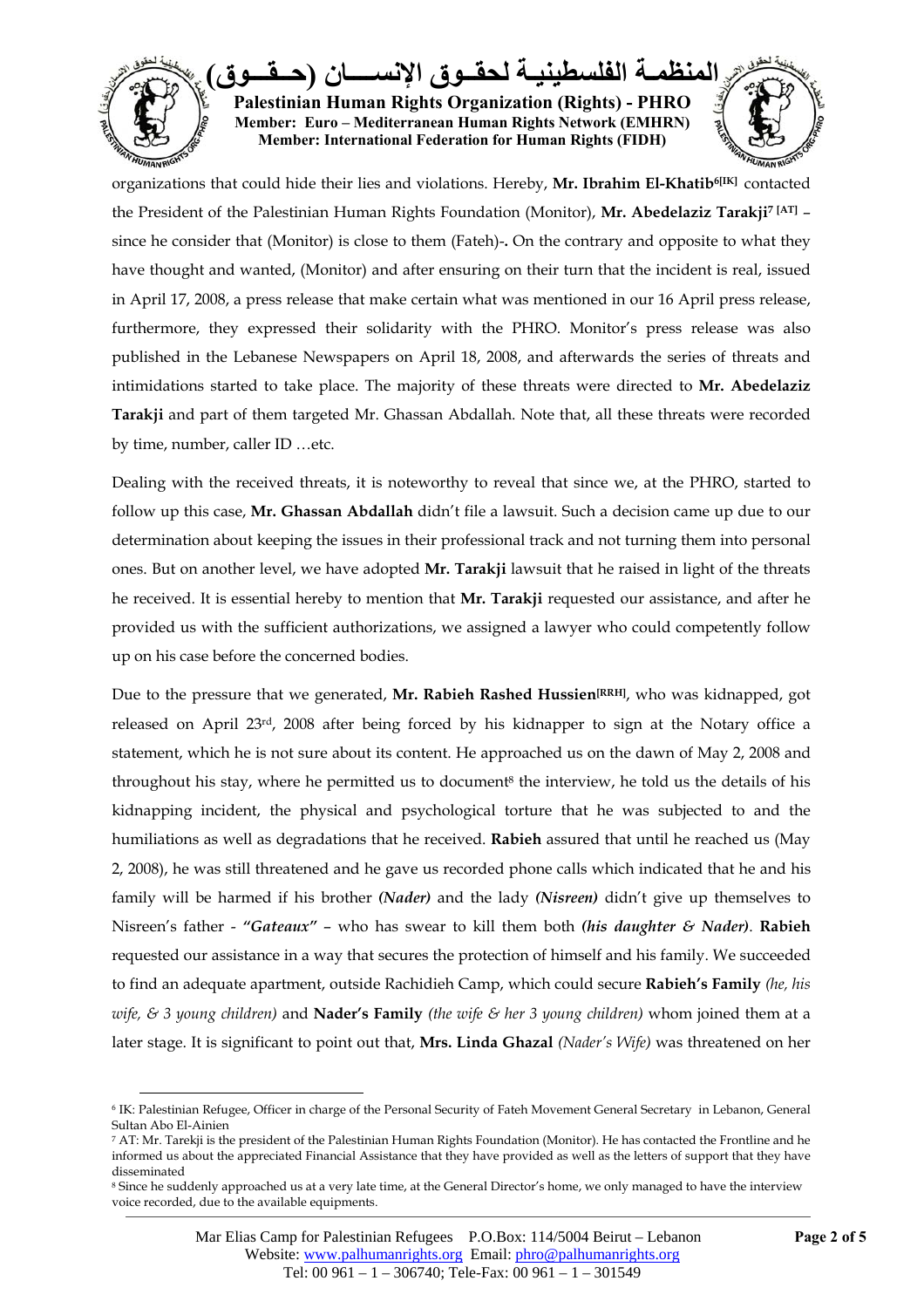

turn when she was in the camp. According to her recorded phone call conversation with **Rabieh** she indicated -*"Gateaux"* has declared that she and her three children are under compulsory residency in the camp, until his daughter returns-. The apartment that we've rented to **Rabieh** is considered, until now, safe. Rather to such assistance, we have provided **Rabieh** with the first-hand and necessary tools (sleeping mattresses, cover sheets, blankets, pillows and kitchen appliances "small cook, dishes, cups …etc"), clothes, hygiene and food products and cash money in order to secure his and his families' daily needs. Furthermore, and after he provided us with the sufficient authorization, we assigned a lawyer for him in order to proceed filing a lawsuit against his kidnapper and all who are involved in this incident.

This case didn't stop here and it greatly developed. At the evening of May 19, 2008, both **Mr. Nader R. Hussien** and **Mrs. Nisreen J. Dandashli** reached us. Throughout interviewing them, separately, which were documented<sup>9</sup> as well, we found out that Nisreen was not kidnapped by **Nader.** On the contrary, they both gathered on the fact that she escaped from her father, and in that she requested the assistance of **Nader**. As she said and he affirmed, they are in love with each others since a long time (four years) and before her forcibly marriage with **Mr. Mohammad Hussien Askoul** took place a year and a half ago.

In her elaboration for the reasons that encouraged her to escape, **Nisreen** indicated that her father forced her to marry **Mr. Mohammad Hussien Askoul10[MHA]** in order to guarantee that his crime will not be discovered, and if it was discovered by his follower, the latter will be frightened to declare it. In relation to the crime that the father wants to hide, **Nisreen** indicated that she has been raped by her father since she was 8 years old and until she reached 18 or 19. She continued to say that despite being married a year and a half ago, however, she didn't allow her husband to come close to her and she refused any sexual relation with him. **Nisreen** revealed that she experienced several kinds of domestic violence because of her sexual refusal. She was also tortured from her family "especially her father" who from time to time got informed by the husband about such refusal. **Nisreen** said that she escaped at the same night, which was planned by her family to be her last night of resistance. Her family wanted to tie her, and allow the husband to forcibly take what she doesn't want to give; they planned to make her undergo rape by their knowledge and by snatching her resistance resources, but at that night, and before executing the plan, she succeeded to escape.

Regrettably, until now we did not manage to assign a lawyer to **Nisreen** in order to process a lawsuit for her, because she escaped from her family's home without taking her ID. Due to such a major

 $\overline{a}$ 

<sup>9</sup> Nisreen's interview was Audio-Visual documented, where as Nader's one was only Audio documented

<sup>10</sup> MHA: a very plain man, under the *Gateaux*'s control since he is a combatant within his armed unit - as described by Nisreen-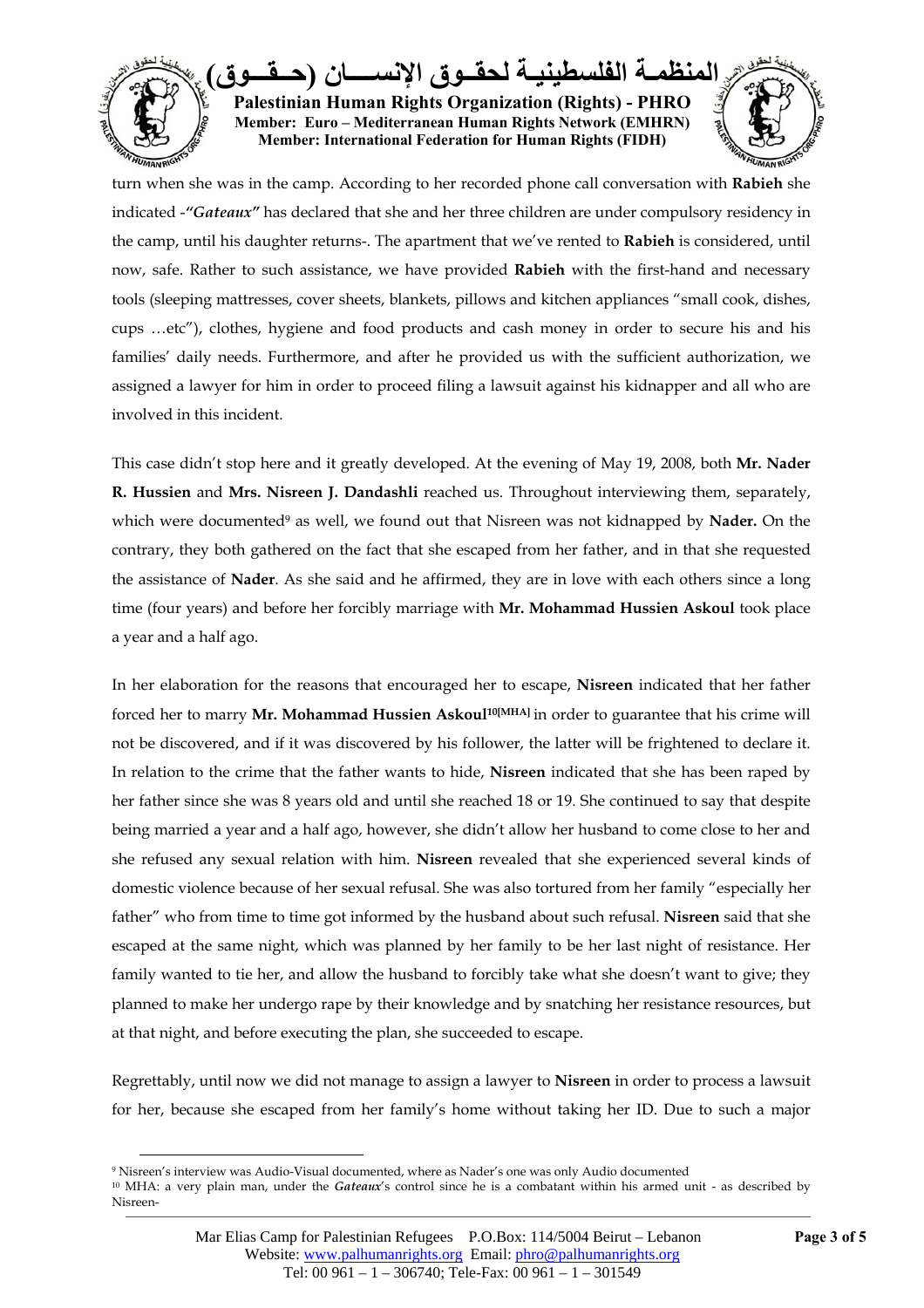

obstacle, we currently are trying to find out way(s) to issue her an ID that could prove her legal personality, and consequently allow us to progress the case.

On the meantime, we have secured **Nisreen** with a family and we have provided to **Nader** a financial assistance that enables him to conceal for a period until we find a better solution. Hereby, we should clarify that, since her arrival to PHRO, and in order to insure their minimal safety, **Nader** could not stay, any more, with her at the same place. He also refused to stay at the same apartment with his brother and the families in order not to subject them to further danger.

Due to several international solidarity correspondence(s), **especially Front Line11,** that took place with the Lebanese Government where the latter was asked to secure the protection of human rights defenders, the government transferred the case to the **Department of Fighting Terrorism (DFT)**, which belongs to the **Internal Security Forces (ISF).** With this regard, on May 21, 2008, and a matter of processing the lawsuits, we were contacted by the **DFT** who asked us to present at the department on May 22, 2008 where **Mr. Tarakji** has to provide his statement. On the second day (May 22, 2008), **Mr. Tarakji** presented at the **DFT** where he gave his statement in the presence of his lawyer and Mr. Ghassan Abdallah – PHRO General Director. It is noteworthy to mention that on May 24, 2008 **Rabieh** should present at the same department in order to provide his statement; where as **Nisreen** & **Nader** will do the same on May 26, 2008.

Now and since the **DFT** interfered, the case took another and stronger incline, which consequently subjected us to a high level of pressure. Part of this pressure could be explained by the indirect threats that we are receiving through friends (leaders and politicians) whom are expressing their real apprehension and worries about us!! They are stressing us to end this "dilemma" through a settlement, which we did not exclude at all. On the contrary, we have stated that clearly in our document dated May 3, 2008 that was prepared in light of the developments which took place until that date, where we have indicated that the solution should be through a just and fair judgment/settlement.

Today, we are sensing a real danger; we perceived from raising up the discussion about securing the protection for the victims **(especially Nisreen)** with the **Human Rights Department at the Ministry of Interior Affairs, DFT**, the **General Prosecutor** that such service doesn't exist in Lebanon's legal system. We essentially were trying to secure such protection for **Nisreen**, in order to decrease from the level of pressure that we are experiencing. In fact, day after day, the pressure is becoming much more hectic, not only from the security side, but also from the financial one. The case which started

 $\overline{a}$ 11 Front Line: International Foundation for the Protection of Human Rights Defenders www.frontlinedefenders.org who provided Mr. Tarakji with a slight appreciated financial assistance in addition to the solidarity by advocating for the benefit of the case with the concerned bodies